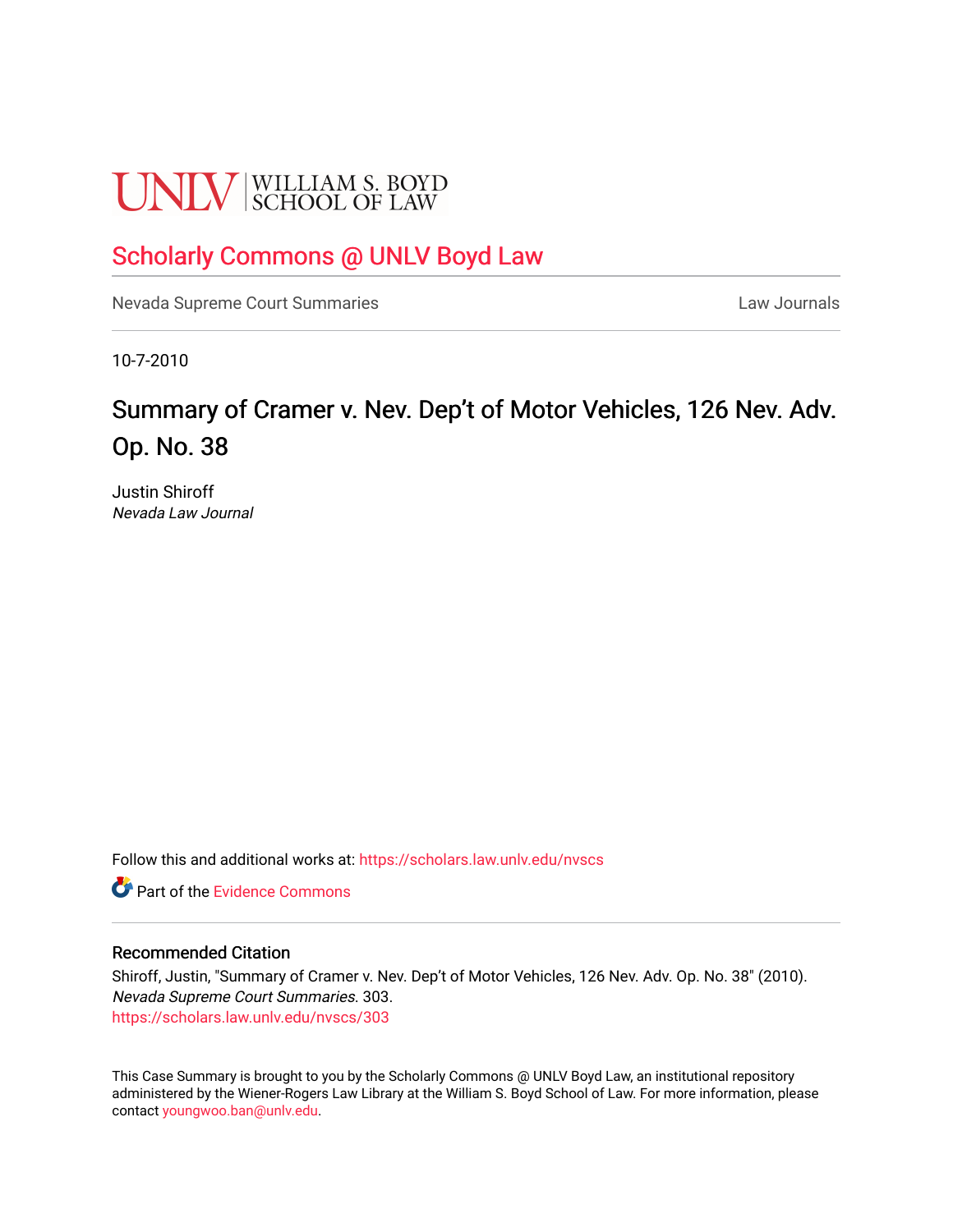*Cramer v. Nev. Dep't of Motor Vehicles,* [1](#page-1-0)26 Nev. Adv. Op. No. 38 (October 7, 2010)<sup>1</sup>

## EVIDENCE – ADMISSIBILITY OF EXPERT WITNESS AFFIDAVITS

### **Summary**

The Court considers two appeals concerning NRS 50.320, which permits the use of an affidavit to prove a person's blood-alcohol content in certain proceedings, including driver's license revocation hearings, by a person who has been previously qualified to testify as an expert withness by a district court.

## **Disposition/Outcome**

In *Cramer v. State Department of Moter Vehicles*, the Court concludes that an administrative hearing officer lacks discretion to admit expert witness testimony when the affiant has not been qualified by a district court or the affidavit fails to state the district court in which the affiant was permitted to testify.

In *State, Department of Motor Vehicles v. Joseph*, the Court rejects the notion that the district court qualification requirement in NRS 50.320 can be satisfied by way of a stipulation entered into by parties in a separate, unrelated district court case.

## **Factual and Procedural History**

## *Cramer* Appeal

Following a September 2007 car accident, Metro police officers arrested Joshua Cramer ("Cramer") for driving under the influence ("DUI"). Cramer's blood sample was taken and analyzed by a Metro forensic scientist ("Stypa"). The Nevada DMV revoked Cramer's license and Cramer requested an administrative hearing. Evidence of Cramer's blood-alcohol level was considered at the hearing via Stypa's affidavit. Cramer challenged the admissibility of the affidavit under NRS 50.320, arguing that Stypa was not qualified to testify as an expert in district court. The administrative law judge ("A.L.J.") admitted the affidavit anyway, finding that NRS 50.320 grants an A.L.J. discretion in admitting affidavits from proposed experts.

Cramer petitioned the district court for judicial review, but his petition was summarily denied. The district court found the evidence supported the A.L.J.'s decision. Cramer appealed to the Nevada Supreme Court.

## *Joseph* Appeal

Claudette Joseph ("Joseph") was arrested in September 2007 for DUI. Suffecool, a Quest Diagnostics employee, measured Joseph's blood-alcohol concentration. The Nevada DMV

<span id="page-1-0"></span><sup>&</sup>lt;sup>1</sup> By Justin Shiroff.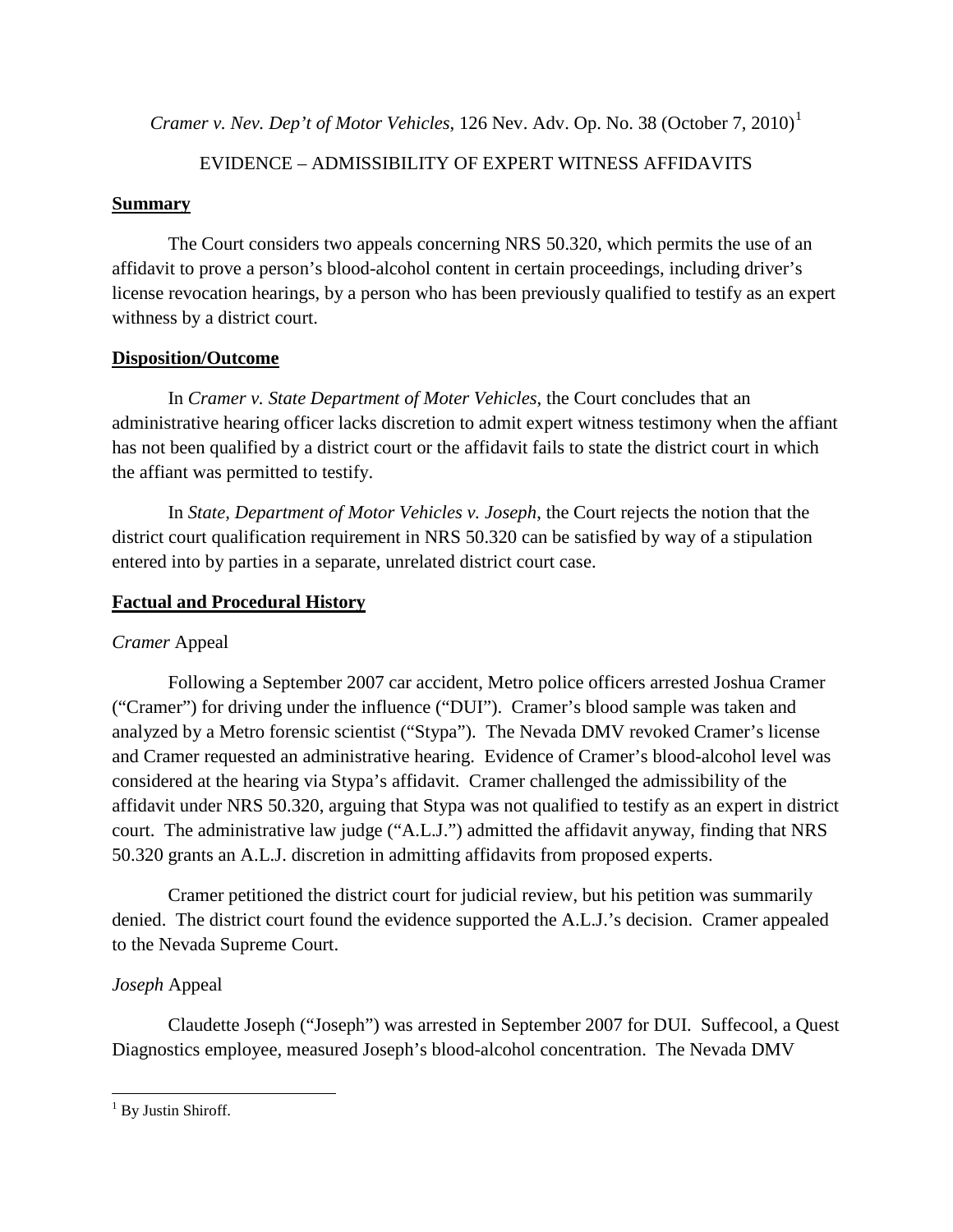revoked Joseph's license, and she requested an administrative hearing. At Joseph's hearing, the DMV presented Suffecool's affidavit about Joseph's BAC. The affidavit also stated that Suffecool was qualified as an expert in the testing of blood to determine the presence of alcohol by the Eighth Judicial District Court. Joseph challenged the affidavit's admissibility under NRS 50.320 because Suffecool qualified as an expert in an unrelated criminal case where both parties stipulated to her qualifications without providing any evaluation of her background or experience. The A.L.J. admitted the affidavit nonetheless, concluding the stipulation as proper expert qualification under 50.320. Joseph's license revocation was ultimately affirmed by the A.L.J. because of Suffecool's affidavit.

Joseph filed a petition for judicial review. After reviewing the record, the district court determined that a stipulation only works as qualification of an expert witness when it is clear through the record that the witness's qualifications are present in the record. The district court granted Joseph's petition for judicial review because Suffecool's qualifications were not evident from the record in either case relied upon by the DMV. The DMV appealed to the Nevada Supreme Court.

#### **Discussion**

#### *Standard of Review*

Administrative decisions are reviewed by the Court under an abuse of discretion standard.<sup>[2](#page-2-0)</sup> The Court reviews de novo questions of law, including statutory interpretation.<sup>[3](#page-2-1)</sup> The Court will not go beyond plain language to determine legislative intent of a facially clear statute.<sup>[4](#page-2-2)</sup>

#### *NRS 50.320 and Prior Qualification of a Witness as an Expert in District Court*

NRS 50.320 allows for an affidavit to be admitted in certain proceedings if a district court previously qualified the affiant to testify as an expert witness about an individual's blood-alcohol content.[5](#page-2-3) The Court first examined the *Cramer* appeal. The Court held that a plain reading of NRS 50.320 does not grant discretionary authority to a hearing officer to admit an affidavit from a proposed expert who has not been qualified by a district court to offer expert testimony. The Court wrote that without the opportunity to examine a witness regarding their qualifications, the admission of an affidavit from a proposed but unqualified expert would violate the plain meaning of NRS 50.320 and potentially lead to absurd results, such as a driver's license revocation based

<span id="page-2-1"></span><span id="page-2-0"></span><sup>2</sup> Weaver v. Nev. Dep't of Motor Vehicles, 121 Nev. 494, 498, 117 P.3d 193, 196 (2005).

<span id="page-2-2"></span><sup>&</sup>lt;sup>3</sup> Nev. Dep't of Motor Vehicles v. Taylor-Caldwell, 126 Nev. \_\_\_, \_\_\_, 229 P.3d 471, 472 (Nev. 2010).  $4$  *Id.* 

<span id="page-2-3"></span><sup>&</sup>lt;sup>5</sup> NEV. REV. STAT. § 50.320 (2007) (The court notes that the Legislature amended 50.320 in 2009, but that both appeals in this case were subject to the 2007 version of the statute).